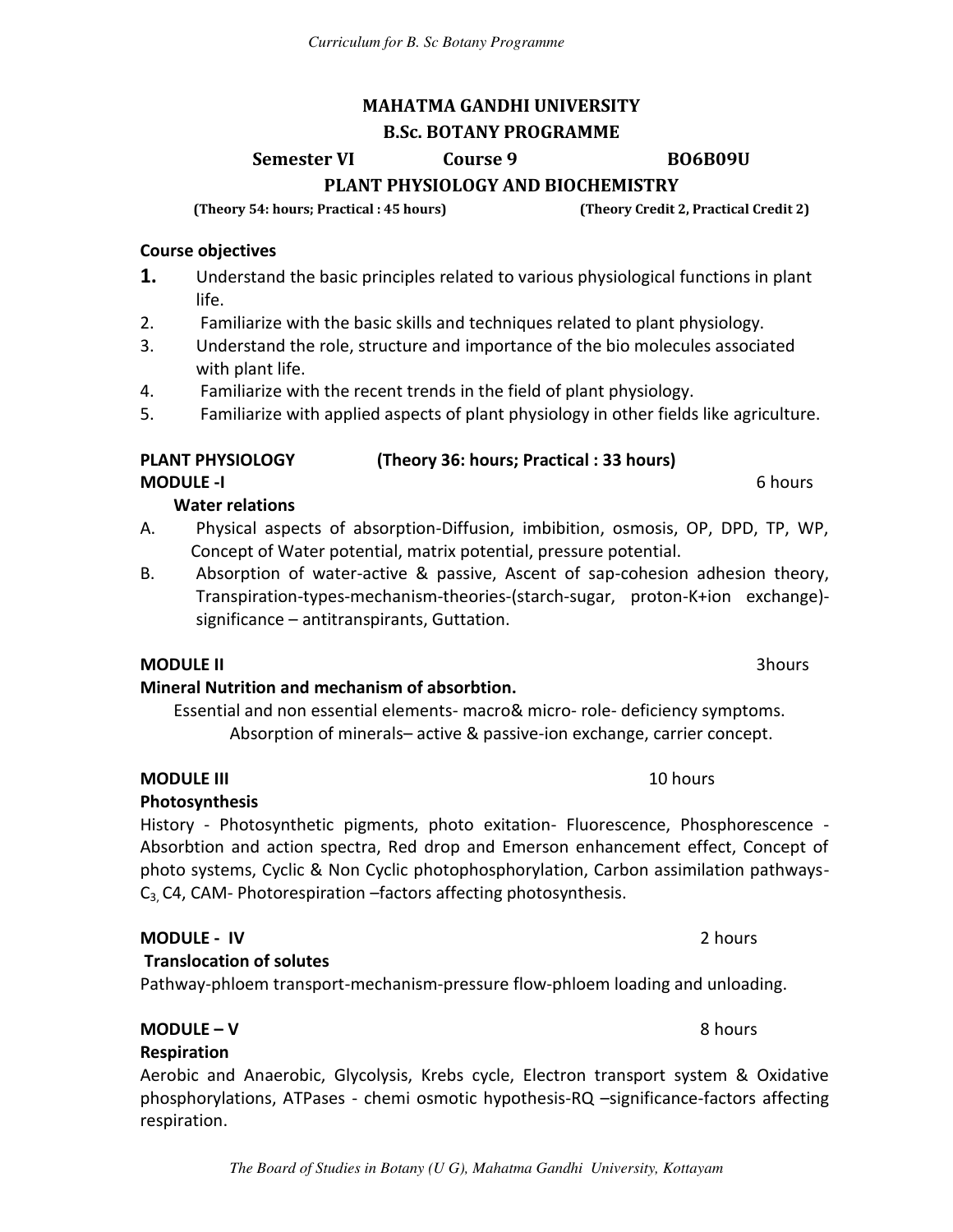| <b>MODULE - VI</b><br><b>Plant responses to environment</b><br>Allelochemicals- herbivory                                                                                                      | 1hour   |  |  |
|------------------------------------------------------------------------------------------------------------------------------------------------------------------------------------------------|---------|--|--|
| <b>MODULE - VII</b><br>Physiology of growth and development                                                                                                                                    | 4hours  |  |  |
| Physiological effects and practical application of hormones-Auxins, Giberillins,<br>А.<br>Cytokinins, ABA, ethylene.<br>Physiology of flowering-phytochrome-photoperiodism-vernalisation<br>В. |         |  |  |
| 2 hours<br><b>MODULE - IX</b>                                                                                                                                                                  |         |  |  |
| <b>Stress physiology</b><br>Abiotic-concept of<br>plant responses to water, salt and temperature stresses-<br>Biotic-pathogens                                                                 |         |  |  |
| <b>BIO-CHEMISTRY</b><br>(Theory 18: hours; Practical: 12 hours)                                                                                                                                |         |  |  |
| 2 hours<br><b>MODULE - I</b>                                                                                                                                                                   |         |  |  |
| <b>Water, Solutions &amp; pH</b>                                                                                                                                                               |         |  |  |
| Physical and chemical properties of water, Acid and bases, pH definition, significance,<br>measurement, pH indicators, buffer action, pH and lif.                                              |         |  |  |
| $MODULE - II$<br>10 hours                                                                                                                                                                      |         |  |  |
| <b>Chemistry of biological molecules</b>                                                                                                                                                       |         |  |  |
| Carbohydrates- structure and role of mono-di & poly-saccharides-common sugars seen in<br>plants                                                                                                |         |  |  |
| Proteins-peptide bond-essential and non essential amino acids-primary structure-<br>physiologically important proteins.                                                                        |         |  |  |
| lipids - general features and their roles - fatty acid types and structure - fatty acid                                                                                                        |         |  |  |
| derivatives- fats and oils, structure and functions - compound lipids<br><b>MODULE - III</b>                                                                                                   |         |  |  |
| <b>Enzymes</b>                                                                                                                                                                                 | 6 hours |  |  |
| Nomenclature, characteristics mechanism and regulation of enzyme action, enzyme                                                                                                                |         |  |  |
| kinetics, factors affecting enzyme action.                                                                                                                                                     |         |  |  |
| (33 hours)<br><b>Plant physiology Practical</b>                                                                                                                                                |         |  |  |
| <b>Core Experiments</b>                                                                                                                                                                        |         |  |  |
| 1. Determination of osmotic pressure of plant cell sap by plasmolytic method.                                                                                                                  |         |  |  |
| 2. Compare the stomatal indices of hydrophytes, xerophytes and mesophytes.                                                                                                                     |         |  |  |
| 3. Separation of plant pigments by thin layer chromatography (TLC) and paper<br>chromatography.                                                                                                |         |  |  |
| 4. Measurement of photosynthesis by Willmott's bubbler/any suitable method.                                                                                                                    |         |  |  |
| 5. Estimation of plant pigments by colorimeter.                                                                                                                                                |         |  |  |

- **Demonstration only- experiments.**
- 1. Papaya petiole osmoscope.
- 2. Demonstration of tissue tension.
- 3. Relation between transpiration and absorption.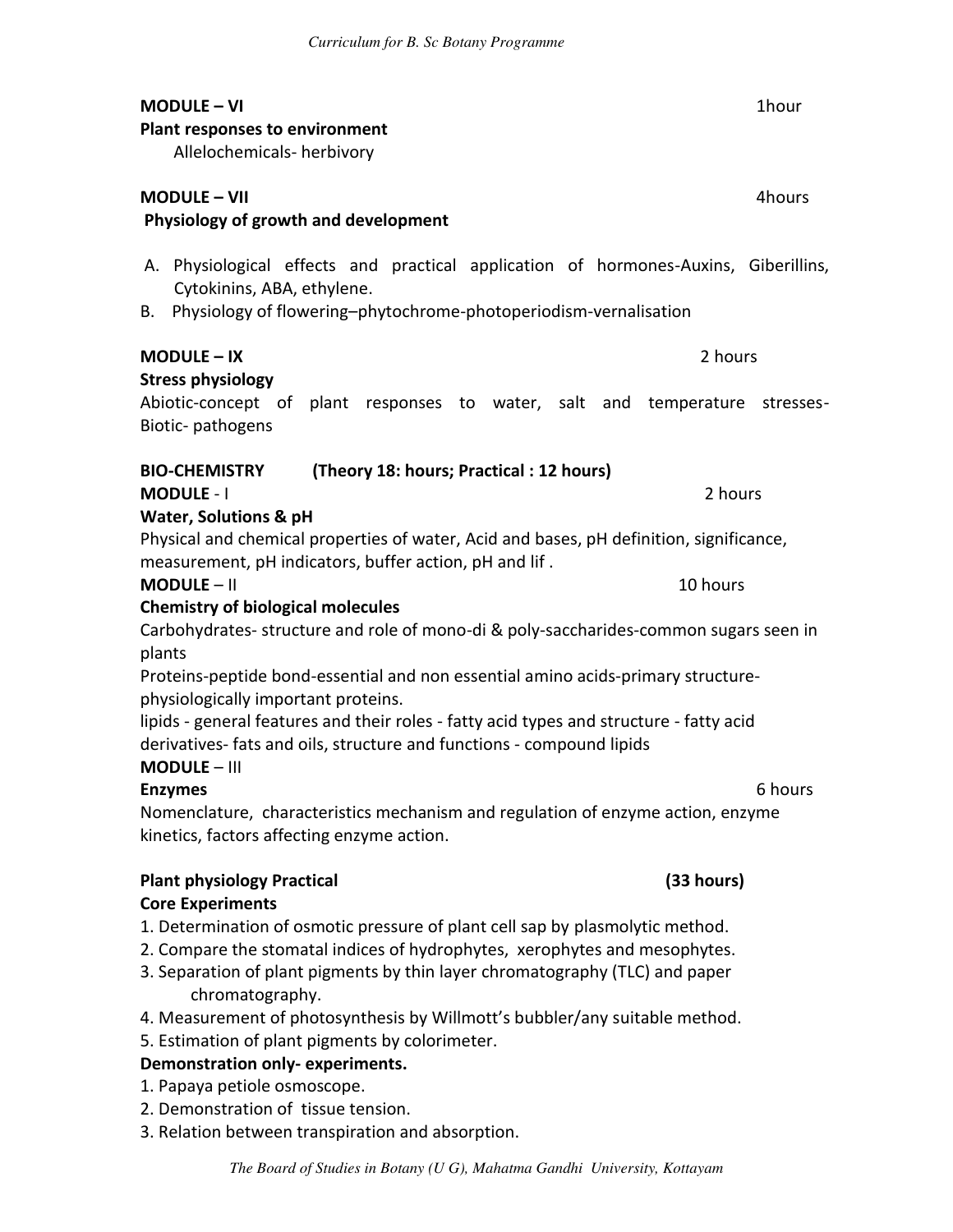- 4. Necessity of chlorophyll, light and  $CO<sub>2</sub>$  in phytosynthesis.
- 5. Simple respiroscope
- 6. Respirometer and measurement of R.Q.
- 7. Fermentation.
- 8. Measurement of transpiration rate using Ganong's photometer/ Farmer's Potometer.

#### **Biochemistry – Practical.** 12 hours

- 1. General test for carbohydrates- Molischs test, Benedicts's tests, Fehling's test.
- 2. Colour test for starch lodine test.
- 3. Colour tests for proteins in solution. Biuret test, Million's test, Ninhydrin test.
- 4. Detect the presence of any three major organic compounds in the given food stuff/material viz. reducing /non-reducing sugar/fat proteins/starch.sucrose.
- 5. Action of various enzymes in plant tissues: peroxides, dehydrogenase.
- 6. Estimation of protein using colorimeter.

#### **Suggested additional topics**

- 1. Mycorrihzae
- 2. Chelating agents
- 3. Photosynthetic rates, efficiencies and crop production.
- 4. Pentose phosphate pathway.
- 5. Nitrogen fixation.
- 6. Plant protective coats –cutins ,waxes and suberin.
- 7. Senescence and abscission.
- 8. Circadian rhythms.

#### **References**

- 1. Datta, S.C.1989. *Plant Physiology*, Central Book Depot, Allahabad.
- 2. Dayananda, B. (1999). *Experiments in Plant Physiology*, Narosa Publishing House,

New Delhi.

- 3. De Robertis, E.D.P. and De Robertis, E.M.F.Jr. 2002. *Cell and Molecular Biology*, Lipponcott Williams and Wilkins. USA.
- 4. Hopkins, W.G. 1999. *Introduction to Plant Physiology*. John Wiley and sons, New York.
- 5. Jain J.L. Sanjay Jain & Nitin Jain 2005. *Fundamentals of Biochemistry*. S. Chand & Company Ltd., New Delhi.
- 6. Jain,V. K. 1996. *Fundamentals of Plant Physiology*, S Chand and Company, Delhi .
- 7. Kochar, P.L. 1964. *A Text Book of Plant Physiology*, Atmaram & Sons, Delhi.
- 8. Lehninger A.L.1961. *Biochemistry*, Lalyan Publishers, Ludhiana.
- 9. Leopald, A.C. and Kriedemann, P.E. *Plant Growth and Development*. Tata McGraw Hill, New Delhi.
- 10. Malik, P.C. 1680. *Plant Physiology*, Kalyani Publishers, New Delhi.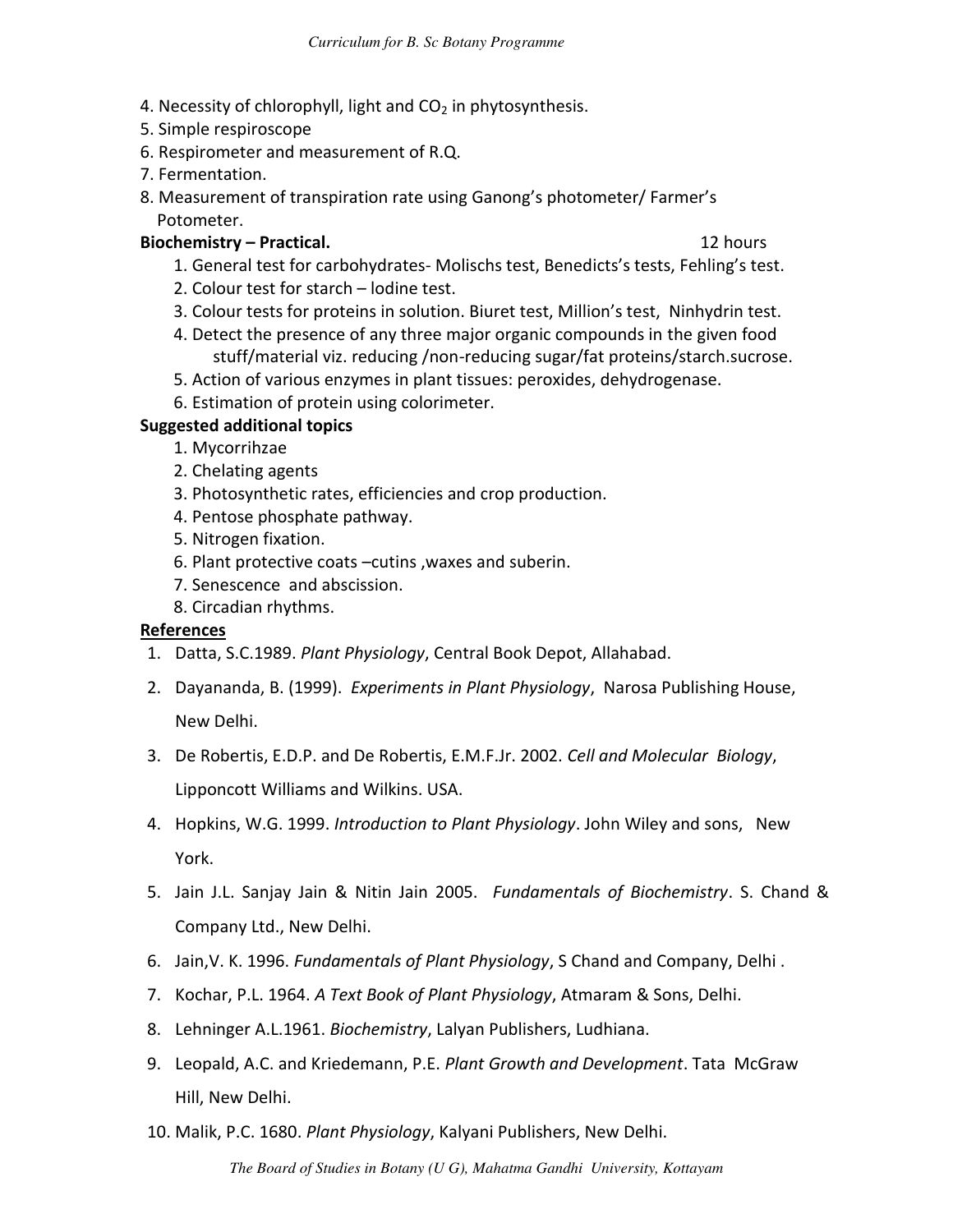- 11. Nelson, D.L. and Cox, M.M. 1993. *Principles of Biochemistry*. MacMillan Worth Publications.
- 12. Pandey, S. N. and Sinha, B. K.1986. *Plant Physiology*. Vikas Publishing house Pvt. Ltd.
- 13. Plummer D.T. 1988. *An Introduction to Practical Biochemistry*, Tata Mc Graw- Hill Publishing Company, New Delhi.
- 14. Sadasivam.S & Manickam, A. 1996. *Biochemical Methods*. New Age International (P) Ltd. New Delhi.
- 15. Salisbury, F.B. & Ross, C.W. 1985. *Plant Physiology*, CBS Publishers and Distributers, Delhi. (should be compulsorily introduced to students)
- 16. Srivastava H.S. 2005*. Plant Physiology*. Rastogi Publications, Meerut.
- 17. Taiz, L. and Zeiger, E. 2003. *Plant Physiology* (3rd Edition). Panima Publishing Corporation, New Dlehi.

Websites <http://www.plantphysiol.org/contents-by-date.0.shtml> <http://4e.plantphys.net/> <http://www.rsc.org/education/teachers/learnnet/cfb/Photosynthesis.htm> <http://www.plantstress.com/> <http://bioenergy.asu.edu/photosyn/education/learn.html> <http://www.biologie.uni-hamburg.de/lehre/bza/eanfang.htm> <http://www.ab.ipw.agrl.ethz.ch/~yfracheb/flex.htm> <http://www.life.illinois.edu/govindjee/photoweb/subjects.html#ps> [http://www.plant-hormones.](http://www.plant-hormones/)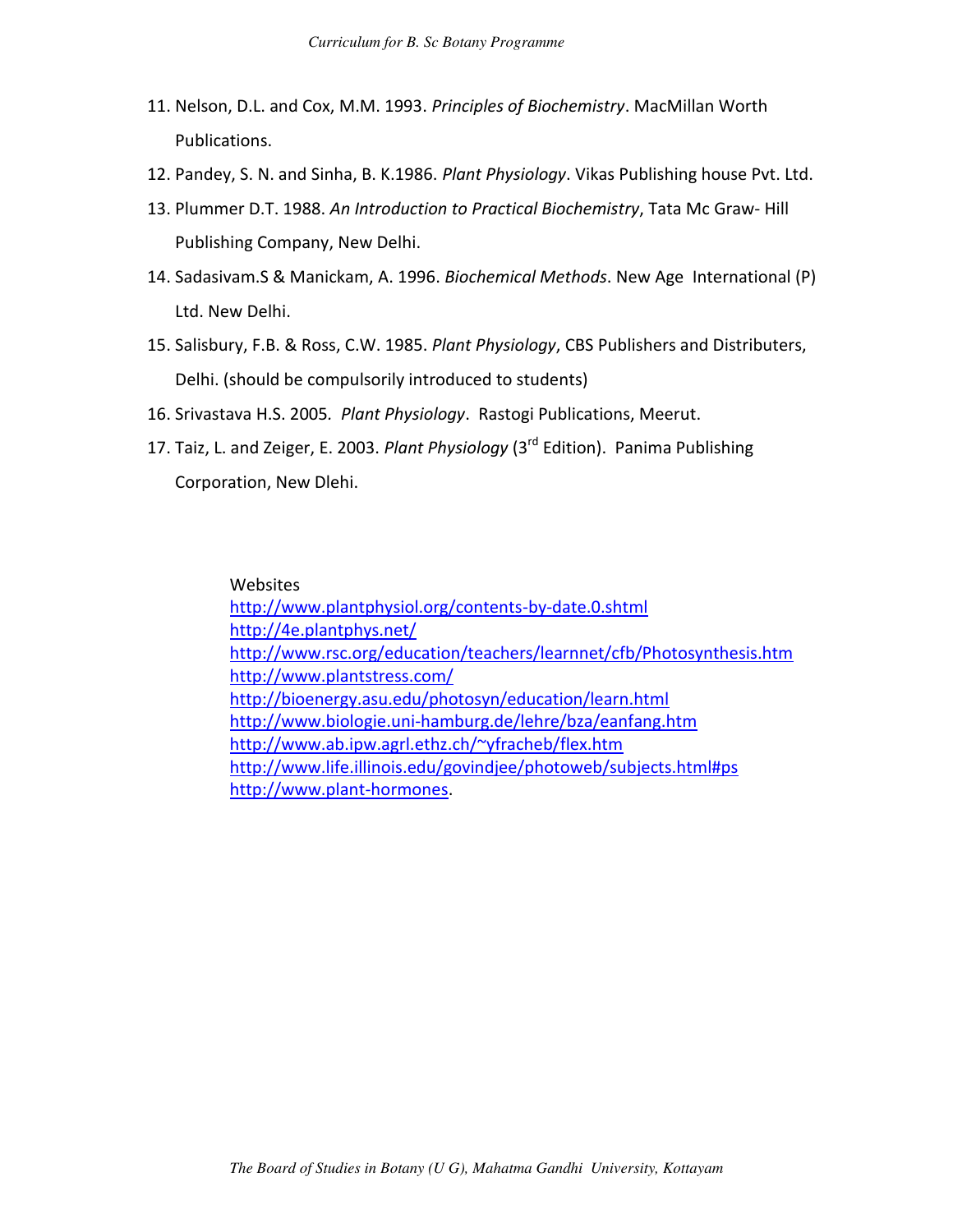### **MAHATMA GANDHI UNIVERSITY B.Sc. BOTANY PROGRAMME**

**Semester VI Course 10 BO6B010U** 

**BRYOLOGY, PTERIDOLOGY, GYMNOSPERMS & PALEOBOTANY** 

#### **(Theory: 54 hours ;Practical :45 hours) (Theory Credit 3, Practical Credit1)**

#### **Course objectives**

- 1. Understand the diversity in habits, habitats and organization of various groups of plants.
- 2. Understand the evolutionary trends in plants.
- 3. Identify the anatomical variations in lower groups of plants.
- 4. Understand the significance of Paleobotany.

| <b>BRYOLOGY</b><br>Module 1<br>Bryophytes. | Introduction, general characters, classification, Evolution of                                                                                                                                 | (Theory: 16 hours ; Practical : 15 hours) | 2 hours  |
|--------------------------------------------|------------------------------------------------------------------------------------------------------------------------------------------------------------------------------------------------|-------------------------------------------|----------|
| <b>Module 2</b>                            |                                                                                                                                                                                                |                                           | 12 hours |
| Anthoceros and Fungrig.                    | Morphology, anatomy and reproduction in Riccia, Marchantia,                                                                                                                                    |                                           |          |
| necessary).                                | Evolution of sporophyte and gametophyte (Development of sex organs not                                                                                                                         |                                           |          |
| Module 3                                   |                                                                                                                                                                                                |                                           | 2 hours  |
|                                            | Importance of Bryophytes, Prevention of soil erosion, pollution monitoring and<br>control, Antibiotics, Horticultural importance.                                                              |                                           |          |
| <b>Practical</b>                           |                                                                                                                                                                                                |                                           | 15 hours |
| reproductive structures.                   | Make micro preparations of the types mentioned. Study vegetative and                                                                                                                           |                                           |          |
| <b>PTERIDOLOGY</b>                         |                                                                                                                                                                                                | (Theory:16 hours ; Practical :18 hours)   |          |
| Module 1                                   |                                                                                                                                                                                                |                                           | 2 hours  |
| Pteridophytes.                             | Introduction, general characters, classification, evolution of                                                                                                                                 |                                           |          |
| <b>Module 2</b>                            |                                                                                                                                                                                                |                                           | 14 hours |
|                                            | Structural organization of sporophyte and gametophyte (devt. of sex organs not<br>necessary) of the following types with special reference to stelar structure,<br>heterospory and seed habit. |                                           |          |
|                                            | 1. Psilotum                                                                                                                                                                                    |                                           |          |
|                                            | 2. Lycopodium                                                                                                                                                                                  |                                           |          |
|                                            | 3. Selaginella                                                                                                                                                                                 |                                           |          |
|                                            |                                                                                                                                                                                                |                                           |          |

- *4. Equisetum*
- *5. Pteris*
- *6. Marsilea*

*The Board of Studies in Botany (U G), Mahatma Gandhi University, Kottayam*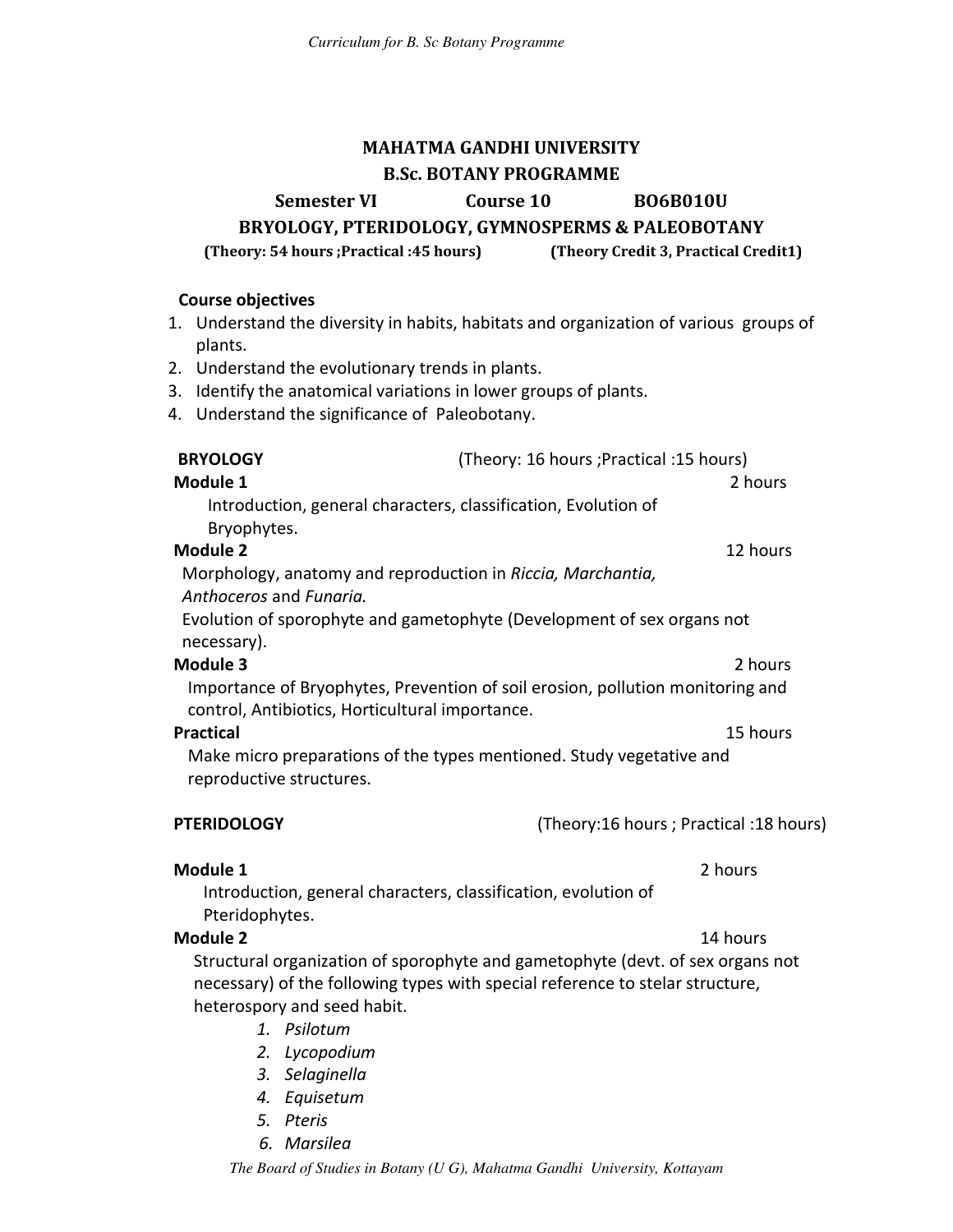| <b>Practicals</b>                                                                       | 18 hours                                                                        |  |
|-----------------------------------------------------------------------------------------|---------------------------------------------------------------------------------|--|
| Make micropreparations to study stelar structure and sporangia of the mentioned         |                                                                                 |  |
| types.                                                                                  |                                                                                 |  |
| Identify at sight, noting the morphology.                                               |                                                                                 |  |
| <b>GYMNOSPERMS</b>                                                                      | (Theory: 14 hours ; Practical :12                                               |  |
| hours)                                                                                  |                                                                                 |  |
| Module 1                                                                                | 2 hours                                                                         |  |
| Introduction, general characters, classification, origin and evolutionary significance  |                                                                                 |  |
| <b>Module 2</b><br>12 hours                                                             |                                                                                 |  |
| Study of morphology, anatomy and reproductive features of Cycas, Pinus and Gnetum.      |                                                                                 |  |
| <b>Practical</b><br>12 hours                                                            |                                                                                 |  |
| Study of the morphology, anatomy and reproductive structures of the types<br>mentioned. |                                                                                 |  |
| <b>PALAEOBOTANY</b>                                                                     | (Theory: 8 hours)                                                               |  |
| Module 1                                                                                | 3 hours                                                                         |  |
|                                                                                         | Introduction, Study of geological time scale, formation of fossil, fossil types |  |
| & technique of study, fossil as a fuel.                                                 |                                                                                 |  |
| <b>Module 2</b>                                                                         | 4 hours                                                                         |  |
| Detailed study of                                                                       |                                                                                 |  |
| Fossil Pteridophyte: Rhynia                                                             |                                                                                 |  |
| Fossil Gymnosperm: Williamsonia                                                         |                                                                                 |  |
| Fossil Angiosperm: Palmoxylon                                                           |                                                                                 |  |
| Indian contribution to Palaeobotany<br>1 hour                                           |                                                                                 |  |
| Reference                                                                               |                                                                                 |  |

- 1. Arnold H.N ,1967. *Introduction to Paleobotany*, Tata Mc Graw- Hill, New Delhi
- 2. Biswas & John B .M, 2004.*Gymnosperms*, Naresa Publishing house.
- 3. Bower F.O ,1935. *Primitive Land Plants*. Cambridge, London.
- 4. Chopra R.N and Kumar P. K ,1988. *Biology of Bryophytes*, Wiley Eastern Ltd, New Delhi.
- 5. Coutler J.M & Chamberlain C. J ,1958. *Morphology of Gymnosperm*s. Central Book Depot Allahabad.
- 6. Dutta S.C, 1991, *An Introduction To Gymnosperms*, Kalyan Publishing Co. New Delhi.
- 7. Mamatha Rao, 2009, *Microbes and Non flowering plants- impact and application* Ane Boopks Pvt Ltd.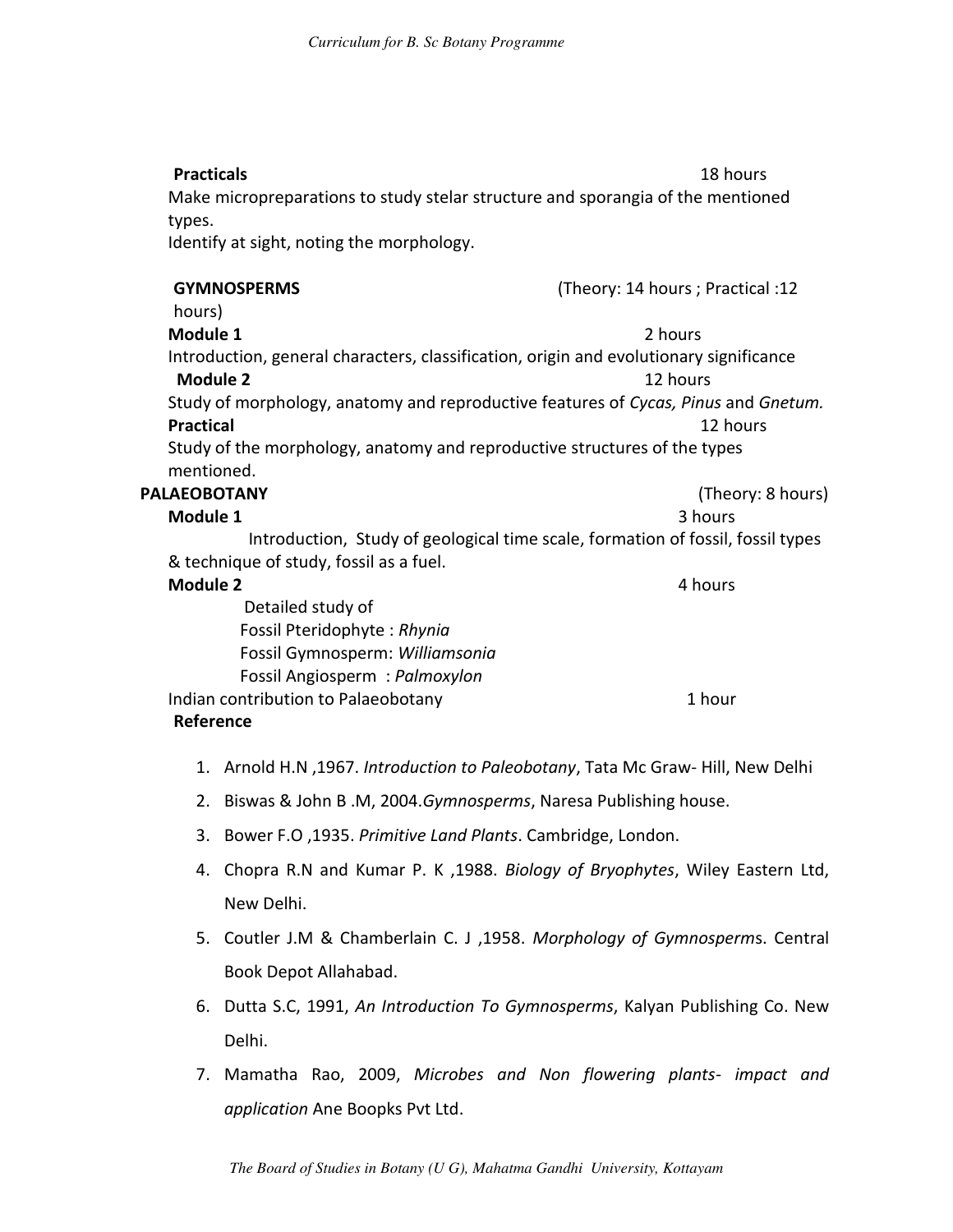- 8. Rasheed A. 1999, *An Introduction to Pteridophyta,* Vikas Publishing House, New Delhi.
- 9. Rasheed A. 2000, *An Introduction To Bryophyta*, Vikas Publishing House, New Delhi.
- *10.* Singh, Pande Jain *2007, Diversity of Microbes and Cryptogam,*

*Rastogi Publications* 

- 11. Vashista B. R ,1993. *Bryophyta*,: S Chand & Co., New Delhi.
- 12. Vashista B. R ,1993.*Gymnosperms*, S Chand & Co., New Delhi.
- 13. Vashista B. R, 1993. *Pteridophyta*, S Chand & Co., New Delhi

<http://www.artdata.slu.se/guest/SSCBryo/SSCBryo.html> <http://www.northernontarioflora.ca/links.cfm?val=bryophytes> <http://bryophytes.plant.siu.edu/> <http://worldofmosses.com/> <http://www.unomaha.edu/~abls/> <http://www.anbg.gov.au/bryophyte/index.html> <http://www.bryoecol.mtu.edu/> <http://www.mobot.org/MOBOT/tropicos/most/Glossary/glosefr.html> [http://www.fairhavenbryology.com/Master\\_Page.html](http://www.fairhavenbryology.com/Master_Page.html) <http://www.mygarden.ws/fernlinks.htm> <http://www.anbg.gov.au/fern/index.html> <http://www.bioimages.org.uk/HTML/T77.HTM> [http://botany.csdl.tamu.edu/FLORA/gallery/gallery\\_query.htm](http://botany.csdl.tamu.edu/FLORA/gallery/gallery_query.htm) <http://homepages.caverock.net.nz/~bj/fern/> <http://www.home.aone.net.au/~byzantium/ferns/> <http://www.northernontarioflora.ca/links.cfm?val=pteridophytes> [http://www.fiu.edu/~chusb001/giant\\_equisetum.html](http://www.fiu.edu/~chusb001/giant_equisetum.html) <http://www.mygarden.ws/fernlinks.htm> [http://www.nrm.se/en/menu/researchandcollections/departments/cryptogamicbota](http://www.nrm.se/en/menu/researchandcollections/departments/cryptogamicbotany/collections/pteridophytes.652_en.html) [ny/collections/pteridophytes.652\\_en.html](http://www.nrm.se/en/menu/researchandcollections/departments/cryptogamicbotany/collections/pteridophytes.652_en.html) <http://www.amerfernsoc.org/> <http://www.gymnosperms.org/> <http://www.plantapalm.com/vce/toc.htm> <http://www.cycad.org/conservation.htm> [http://allwebhunt.com/cgi.cfm/Top/Science/Biology/Flora\\_and\\_Fauna/Plantae/Cycad](http://allwebhunt.com/cgi.cfm/Top/Science/Biology/Flora_and_Fauna/Plantae/Cycadophyta/Cycadopsida/Cycadaceae/Cycas) [ophyta/Cycadopsida/Cycadaceae/Cycas](http://allwebhunt.com/cgi.cfm/Top/Science/Biology/Flora_and_Fauna/Plantae/Cycadophyta/Cycadopsida/Cycadaceae/Cycas) <http://www.forestgiants.com/> <http://www.azpalmandcycad.org/> http://www.conifersociety.org/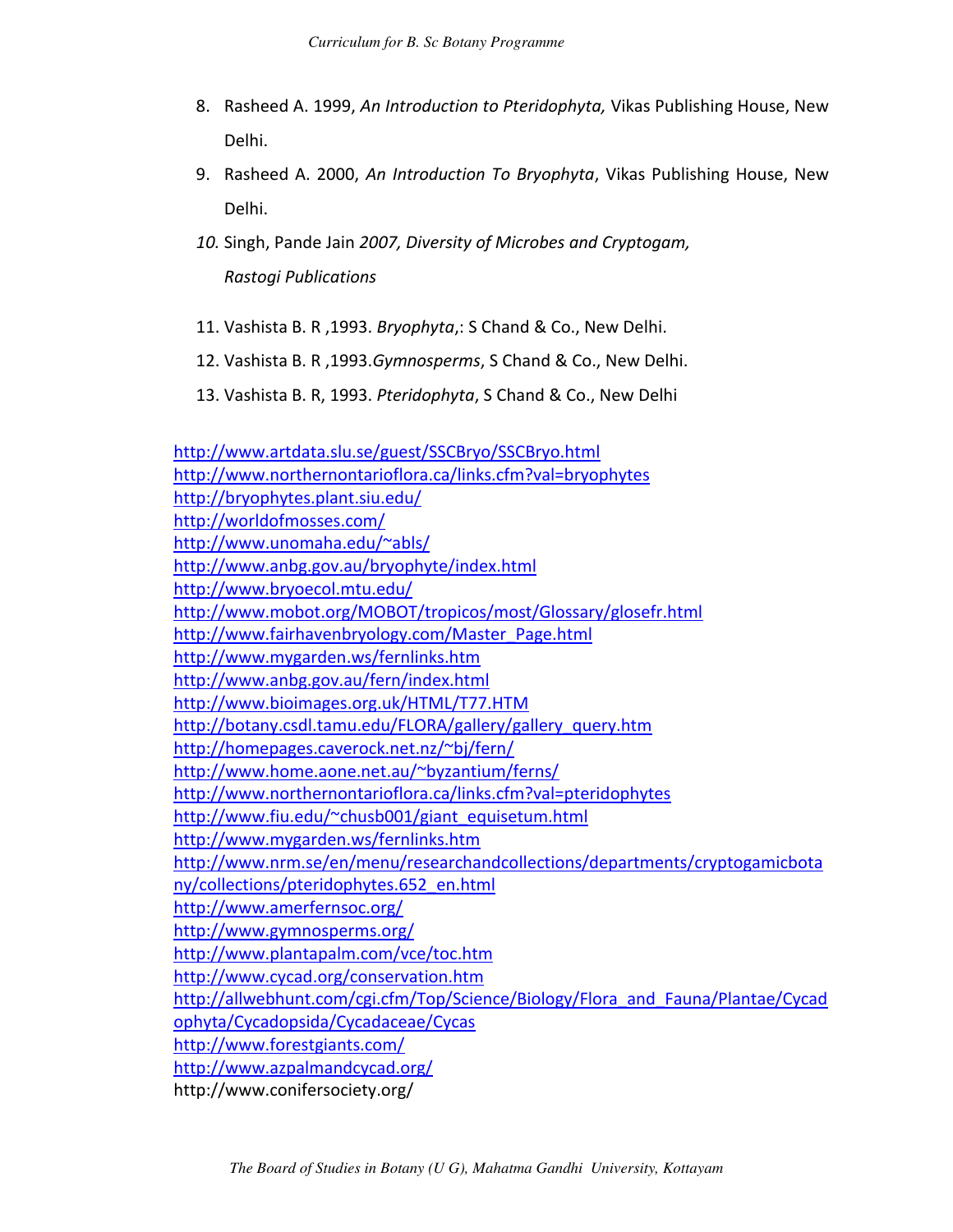### **MAHATMA GANDHI UNIVERSITY B.Sc. BOTANY PROGRAMME**

**Semester VI Course 11 BO6B011U** 

**ANGIOSPERM MORPHOLOGY,** 

### **SYSTEMATIC BOTANY AND ECONOMIC BOTANY**

**(Theory 54 hours; Practical : 45 hours) (Theory Credit 3, Practical Credit1)** 

Course objectives:-

- 1. Acquaint with the aims, objectives and significance of taxonomy.
- 2. Identify the common species of plants growing in Kerala and their systematic position.
- 3. Develop inductive and deductive reasoning ability.
- 4. Acquaint with the basic technique in the preparation of herbarium.
- 5. Familiarizing with the plants having immense economic importance.

#### **Module-1**. **(Theory 6 hours; Practical : 6 hours)**

### **Morphology .**

Unit 1 Leaf Morphology (types, venation, phyllotaxy),

- Unit 2 Morphology of flower
	- 1. Parts of a flower- description of flower and it's parts in technical terms.
	- 2. Flower as modified shoot.
	- 3. Types of flower Hypogyny, Perigyny and Epigyny, Symmetry of flowers.
	- 4. Aestivation types.
	- 5. Placentation types.
	- 6. Floral Diagram and Floral Formula.

### Unit 2

- 1. Inflorescence:-
	- (a) Racemose types-Simple Raceme, Corymb, Umbel, Spike, Spadix and Head.
	- (b) Cymose types-Simple Cyme, Monochasial- Scorpoid and Helicoid, Dichasial
	- (c) Special type- Cyathium, Hypanthodium
- 2. Fruits: Simple-Fleshy, Dry- dehiscent, indehiscent, Aggregate, Multiple(Sorosis and Syconus)

**Module- 2. (Theory 40 hours)**

| , , , , , <del>, , , , , , , , , , ,</del>                                           |         |
|--------------------------------------------------------------------------------------|---------|
| <b>Systematic Botany</b>                                                             |         |
| Unit 1 Aim, Scope and Significance                                                   | 1 hour  |
| Unit 2. Types of Classification- Artificial (Brief account), Natural - Bentham and   |         |
| Hooker(Detailed account) and Phylogenetic (Brief account)                            | 3 hours |
| Unit 3. Binomial Nomenclature, ICBN- Brief account                                   | 1 hour  |
| Unit 4. Interdiciplinary approach in Taxonomy-Cytotaxonomy and                       |         |
| Chemotaxonomy.                                                                       | 1hour   |
| Unit 5. Herbarium technique- Preparation of herbarium, their preservation. Important |         |
| herbaria, Botanical Gardens and BSI.                                                 | 2 hours |
| The Board of Studies in Botany (U G), Mahatma Gandhi University, Kottayam            |         |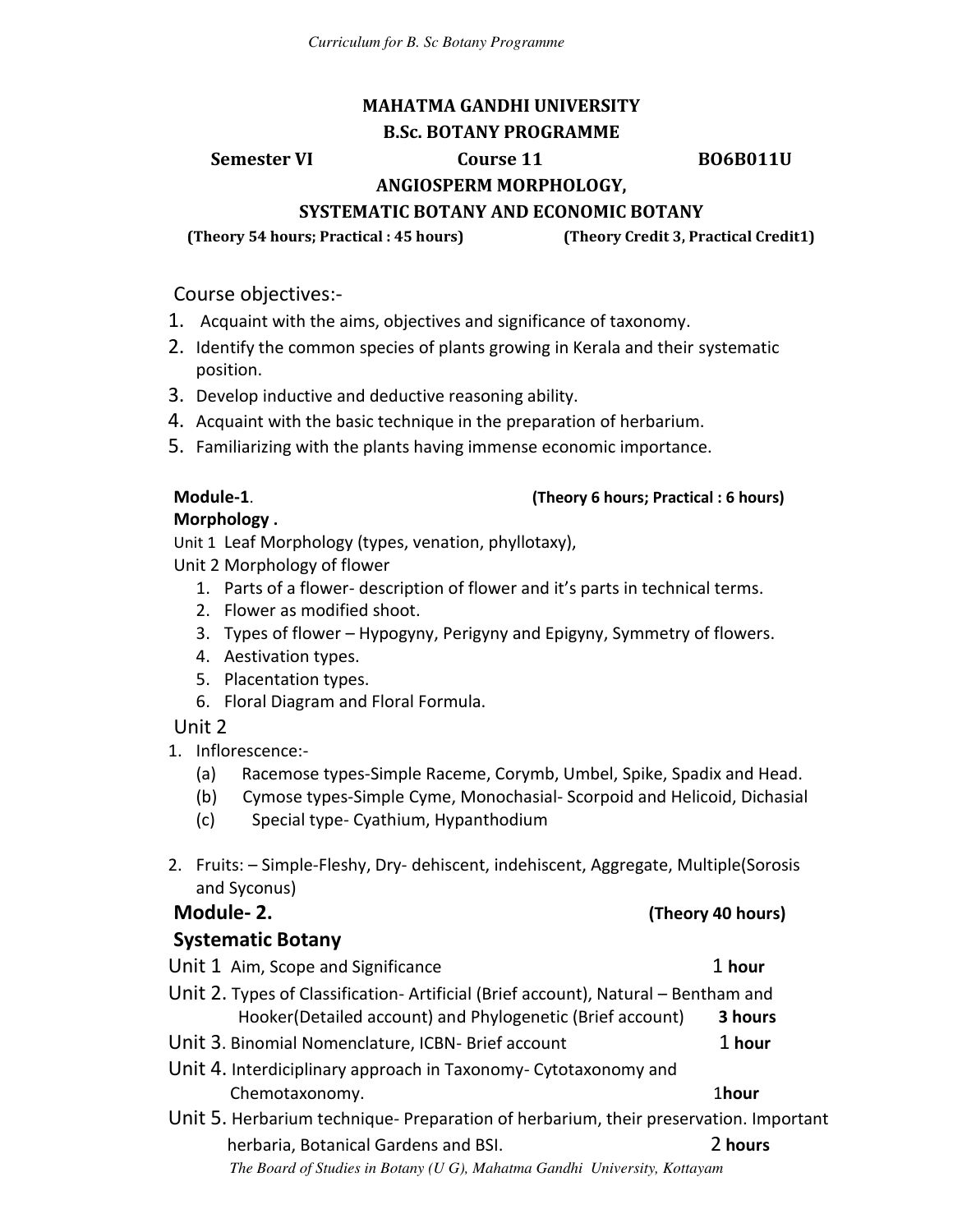#### Unit 6. Family studies: - 32 hours

Study the following families of Bentham and Hooker's System with special reference to their morphological and floral characters. Special attention should be given to common and economically important plants within the families

Annonaceae, Nymphaeaceae,Malvaceae, Sterculiaceae, Rutaceae, Meliaceae, Anacardiaceae, Leguminosae ( Mimosaceae, Caesalpiniaceae and Fabaceae), Combretaceae, Myrtaceae, Cucurbitaceae, Apiaceae, Rubiaceae, Compositae (Asteraceae), Sapotaceae,Apocynaceae, Asclepiadaceae, Solanaceae, Convolvulaceae, Scrophulariaceae, Acanthaceae, Verbenaceae, Lamiaceae (Labiatae), Amaranthaceae, Euphorbiaceae, Orchidaceae, Liliaceae, Arecaceae, Graminae (Poaceae)

#### **Module- 3 (Theory 8 hours) Economic botany**

#### **6** hours **6** hours

 Unit 1. Study of the following groups of plants based on their uses with special reference to the botanical name, family and morphology of the useful part

**Cereals**- Rice, Wheat **Millets**- Ragi **Pulses**- Green gram, Bengal gram, Black gram **Sugar yielding plants** – Sugarcane **Fruits**:- Apple, Pineapple, Orange, Mango and Banana **Vegetables**:- Bittergourd, Ladies finger, Carrot and Cabbage. **Timber yielding plants**:- Teak wood and Jack wood **Beverages**- Tea, Coffee **Fibre yielding plants**- Coir, Jute, Cotton **Oil yielding plants**- Ground nut, Gingelly **Rubber yielding plants**- Para rubber **Gums and Resins**- White damer, Gum Arabic, Asafoetida **Spices** – Cardamom, Pepper, Cloves , Ginger **Insecticide yielding Plants**- Tobacco and Neem

Unit 2. Ethnobotany and it's significance. 2 hours.

Study of the following plants used in daily life by tribals and village folks for Food, Shelter and Medicine **Food** :- *Artocarpus, Corypha, Phoenix* **Shelter** - *Bamboosa, Ochlandra and Calamus* **Medicine** - *Curcuma, Trichopus zeylanicus and Alpinia galangal*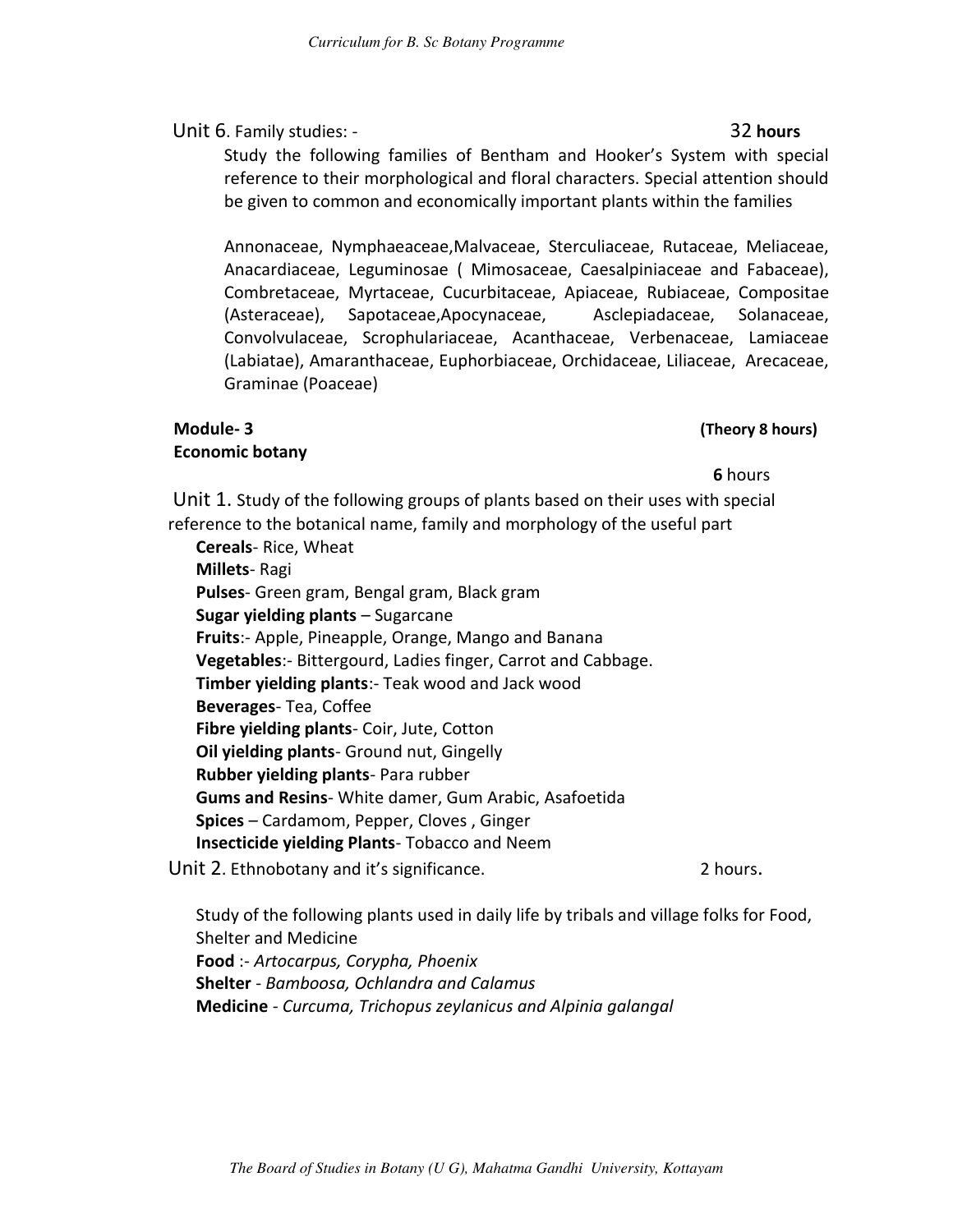#### **Practicals** 45 hours.

1. Identify the following inflorescence and fruits:-

(a) Inflorescence - Simple raceme, Spike, Corymb, Head, Dichasial cyme and Cyathium.

(b) Fruits - Simple: - Nut, Legume, Berry and Drupe Multiple and Aggregate

- 2. Preparation of floral formula from floral description.
- 3. Identify the families mentioned in the syllabus by noting their key, vegetative and floral characters.
- 4. Students must describe the floral parts, draw the L.S., floral diagram and write the floral formula of at least one flower from each family.
- 5. Study the finished products of plants mentioned in the syllabus of economic botany with special reference to the morphology, botanical name and family.
- 6. Prepare herbarium of 25 plants with field notes.
- 7. Conduct field work for a minimum of 5 days under the guidance of a teacher
- 8. Identify and describe the ethnobotanical uses of the items mentioned in the syllabus.

#### **Suggested additional topics**

- 1. Interdisciplinary approach in Taxonomy, Molecular taxonomy, Numerical taxonomy, Barcoding for species identification and Taxonomy for biodiversity characterization.
- 2. Binomial nomenclature- Historical account, ICBN, Principles and major rules in Type concept, priority, valid publication, author citation.

#### **References**

- 1. Ashok Bendra and Ashok Kumar ,1980. *Economic botany*.: Rastogi publications, Meerut.
- 2. Cornquist A. ,1968. *The evolution and Classification of FloweringPlants*.
- 3. Davis P.H and Heywood V.H. 1967 *Principles of Angiosperm Taxonomy*. Edinburgh: Oliver and Boyl.
- 4. Eames A.J. 1961 *Morphology of Angiosperms*. New York: Mc Graw Hill.
- 5. Foaster A.S. and Giffad E.M. 1962 *Comparative Morphology of Vascular Plants*. Allied Pacific Pvt. Ltd. Bombay.
- 6. Henry and Chandra Bose 2001 *An Aid to the International Code of Botanical Nomenclature*. Botanical Survey of India. Coimbatore.
- 7. Heywood V.H. 1967. *Plant Taxonomy*. London: Edward Arnold.
- 8. Hill A.F. 1982. *Economic Botany*.: Mc Graw Hill ,New York.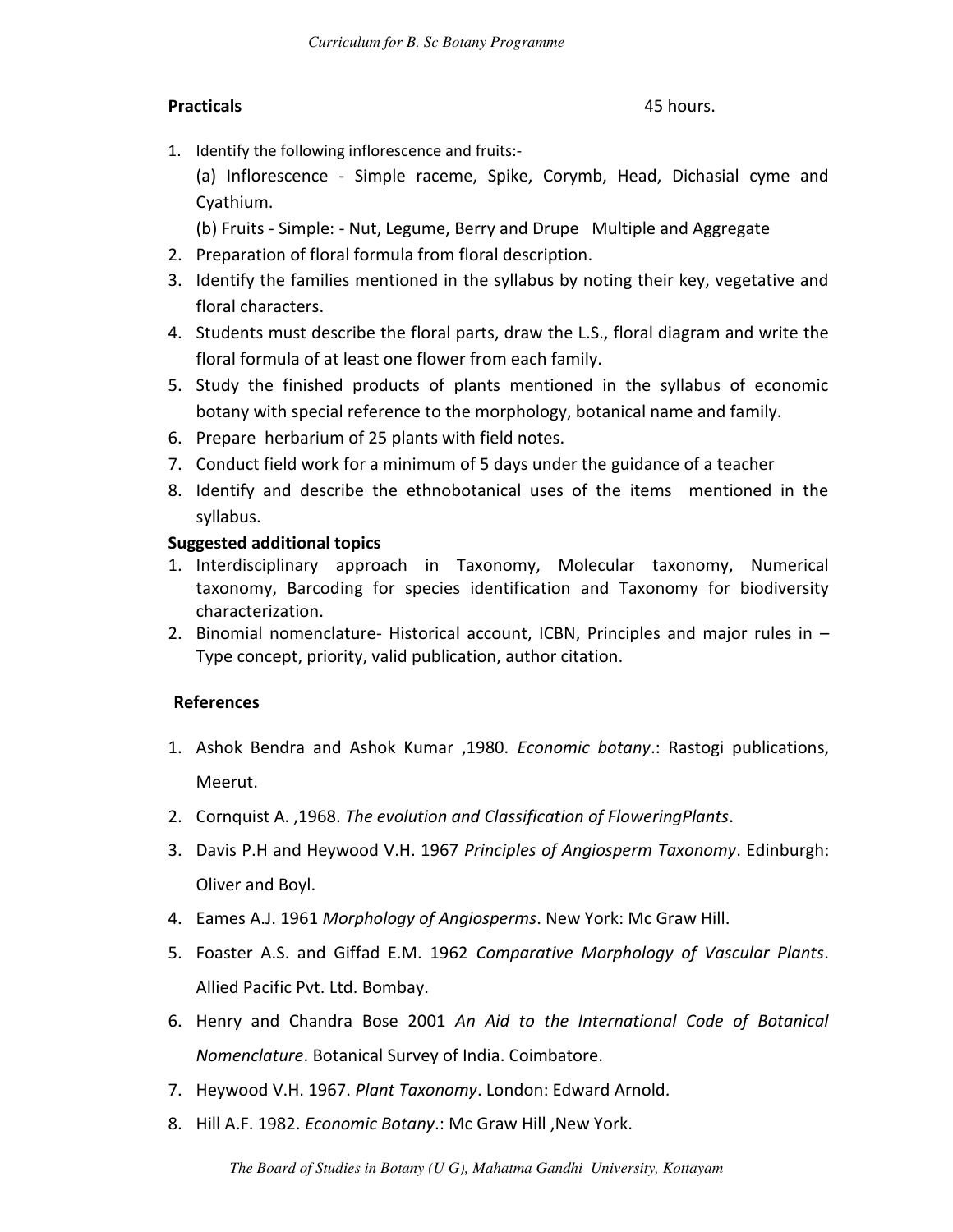- 9. Jain S. K. 1981. *Glimpses of Indian Ethnobotany*.: Oxford and IBH. New Delhi
- 10. Jain S. K. 1987. A Manual of Ethnobotany. Jodhpur Scientific Publishers.
- 11. Jain S.K. and Rao R.R. 1976. A hand book of field and herbarium technique. Today and Tomorrow's Publishers, New Delhi.
- 12. Jeffery C. (1968) *An Introduction to Plant Taxonomy*, J and A Churchill. London.
- 13. Maheshwari P. and Umaro Singh. (1965) *Dictionary of Economic Plants in India*, ICAR. New Delhi.
- 14. Naik V.N. (1984) *Taxonomy of angiosperms*. Tata Mc Graw- Hill Publishing Company, New Delhi.
- 15. Rendle A.B. (1979) *Classification of flowering plants*. Vikas Publishing House, U.P. Vols. I & II.
- 16. Sreemali J.L. (1979) *Economic Botany*. Allahabad : Kitab MAhal.
- 17. Singh V. and Jain D. K. (1989)*Taxonomy of Angiosperms*. Meerut : Rastogi Publication.
- 18. Sivarajan V.V. (1982) *Introduction to Principles of Taxonomy*, Oxford and IBH Publication. New Delhi
- 19. Swain T. (1963) *Chemical Plant Taxonomy*. New York: Academic Press.
- 20. . S.P. Misra S.N. Pandey *Taxonomy of Angiosperms* by
- 21. Sivarajan V.V. 1991, *Introduction to the Principles of Plant taxonomy*. Oxford IBH Publishing Co. Pvt. Ltd., New Delhi.
- 22. Jain S K 2004, *A Manual Of Ethnobotany*, Scientific Publishers, India
- 23. Verma .V. *Text book of Economic Botany* ,Ane Book Pvt. Ltd.
- 24. Pandey & Misra 2008 *Taxonomy of Angiosperms*. Ane Book Pvt. Ltd.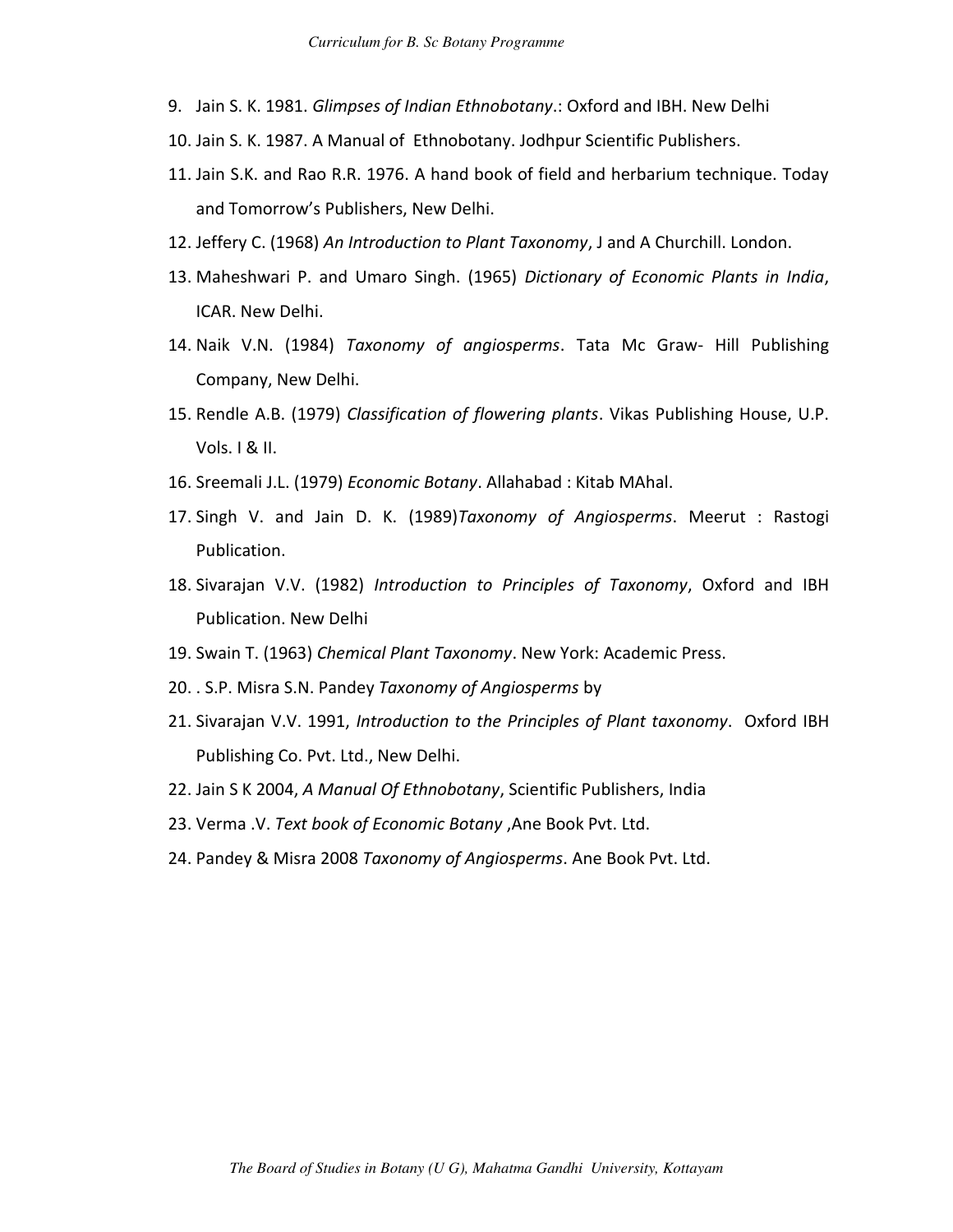## **MAHATMA GANDHI UNIVERSITY B.Sc. BOTANY PROGRAMME**

### **Semester VI Course 12 BO6B012 BIOTECHNOLOGY AND BIOINFORMATICS**

 **(Theory 54 hours; Practical : 45hours) (Theory Credit 3, Practical Credit1)** 

#### **COURSE OBJECTIVES**

- 1. Familiarize with the fundamental principles of biotechnology, various developments in biotechnology and potential applications.
- 2. Make aware that the life forms and activities can be exploited for human advancement.
- 3. Impart an introductory knowledge about bio informatics to the students.
- 4. Use of computers to handle biological data base.

#### **BIOTECHNOLOGY (Theory 36 hours ; Practical 26 hours)**

### **Module-1 10**

#### **hours**

- 1. Introduction The concept of biotechnology, landmarks in biotechnology.
- 2. Plant tissue culture Principles and techniques. Cellular totipotency, *in vitro* differentiation –de differentiation and redifferentiation , callus induction, organogenesis and somatic embryogenesis.
- 3. Tissue culture medium Basic components in tissue culture medium Solid and liquid medium – suspension culture. Murashige and Skoog medium – composition and preparation. Aseptic techniques in tissue culture – sterilization – different methods – sterilization of instruments and glass wares, medium, explants; working principle of laminar air flow and autoclave; preparation of explants – surface sterilization. Inoculation, incubation, subculturing.
- 4. Micropropagation Different methods axillary bud proliferation, direct and indirect organogenesis and somatic embryogenesis. Different phases of micropropagation – hardening, transplantation and field evaluation Advantages and disadvantages of micropropogation. Somaclonal variation.

### **Module – 2** *10 hours*

1. *Methods and Applications* of tissue culture - Shoot tip and meristem culure Synthetic seed production, embryo culture, I*n vitro* mutagenesis, Protoplast isolation culture and regeneration – transformation and transgenics, Somatic cell hybridization- cybrids. I*n vitro* secondary metabolite production –– cell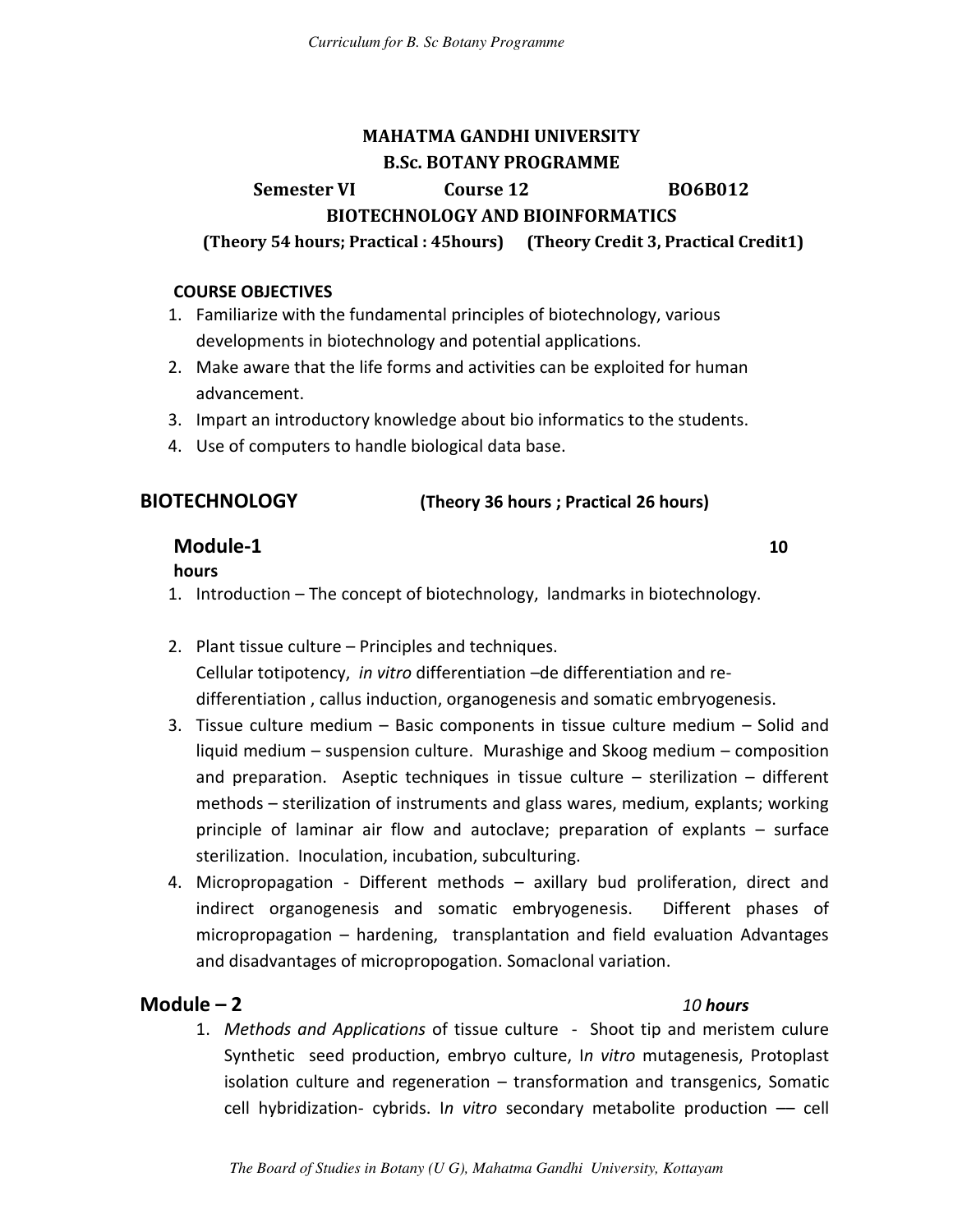immobilization, bioreactors *In vitro* production of haploids – anther and pollen culture, *In vitro* preservation of germplasm.

### **Module – 3** 8 hours

Recombinant DNA Technology

Gene cloning strategies – recombinant DNA construction – cloning vectors – plasmids pBR322, bacteriophage based vectors, Ti plasmids. Restriction endonucleases and ligases – Ligation techniques, transformation and selection of transformants – using antibiotic resistances markers, southern blotting; PCR.

Different methods of gene transfer – chemically stimulated DNA uptake by protoplast, transduction, electroporation, microinjection, microprojectiles, *Agrobacterium* mediated gene transfer gene library ,gene banks.

#### **Module – 4 3 hours**

Application of Biotechnology in :

Medicine - Production of human insulin, human growth hormone and vaccines, gene therapy, monoclonal antibodies, biopharming.

|          | Forensics - DNA finger printing.                                             |
|----------|------------------------------------------------------------------------------|
|          | Agriculture - Genetically modified crops - Bt crops, Golden rice, Flavr Savr |
|          | Tomato, Virus herbicide resistant crops, Edible vaccines.                    |
|          | Environment - Bioremediation- use of genetically engineered bacteria-        |
|          | super bug.                                                                   |
| Industry | - Horticulture and Floriculture Industry, production of vitamins,            |
|          | amino acids and alcohol.                                                     |

#### **Module – 5 3 hours**

 Scope and relevance of the following technologies( Methodology not required) Microbial biotechnology, Tissue Engineering technology, Embryonic stem cell culture, animal cloning, Micro array technology, Bionanotechnology.

#### **Module-6 2 hours**

Social and ethical issues, biosafety , biowar, patenting and IPR issues.

#### **PRACTICALS 32 hours**

- 1. Preparation of nutrient medium Murashige and Skoog medium, sterilization, preparation of explants, inoculation.
- 2. Extraction of DNA from plant tissue.
- 3. Immobilization of whole cells or tissues in sodium alginate.
- 4. Determination of appropriate flower bud containing uninucleate pollen for anther culture using cytological techniques
- 5. Study of genetic engineering tools and techniques using photographs/diagram (Southern blotting, DNA finger printing, PCR,)
- 6. Visit a well equipped biotechnology lab and submit a report along with the practical record.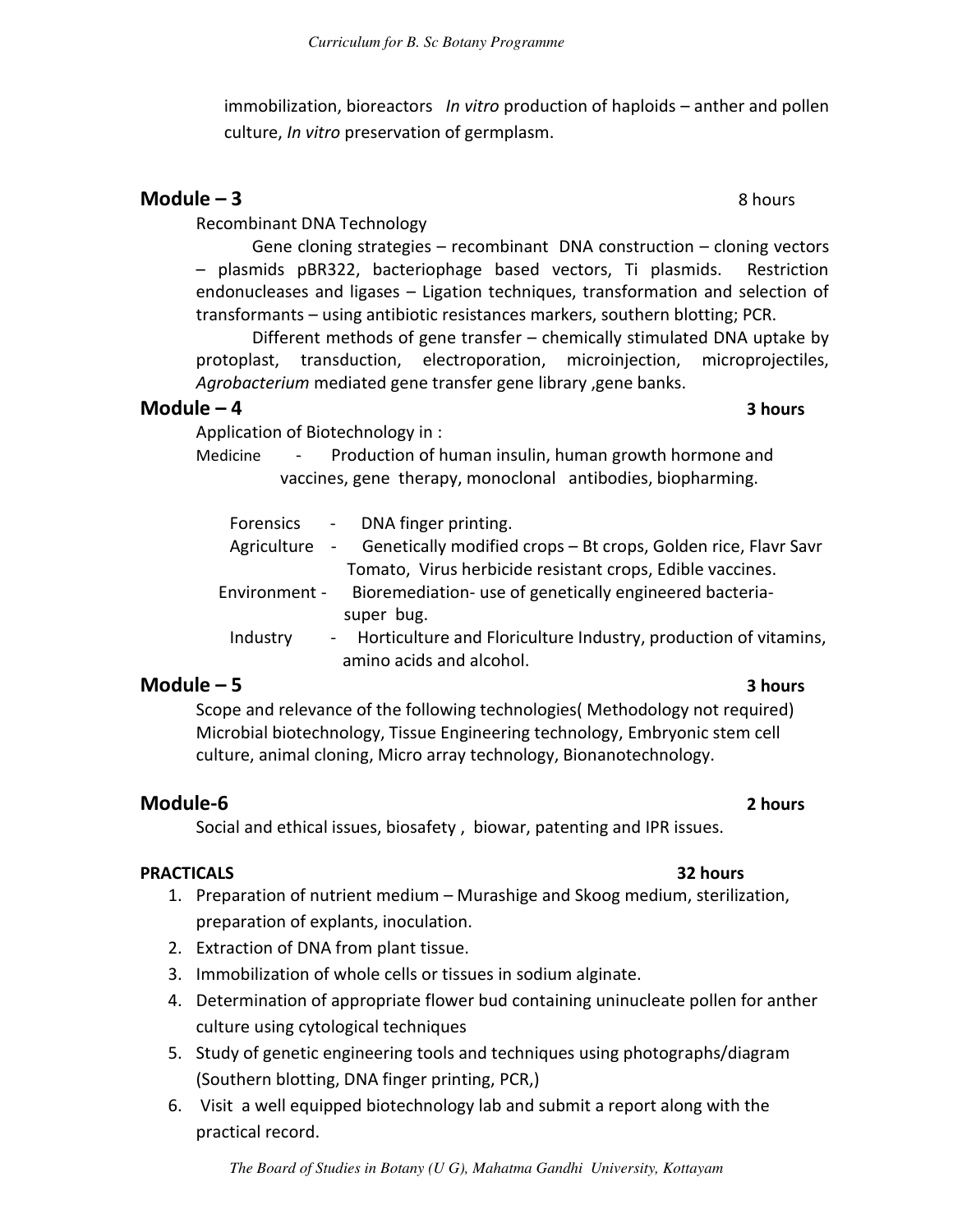#### **BIOINFORMATICS (Theory : 18 hours ; Practical : 10 hours)**

#### **Module-1 7 hours**

- 1. Introduction to Bioinformatics, scope and relevance, genome, transcriptome, proteome.
- 2. Biological data bases Nucleotide sequence database – EMBL, Gen Bank, DDBJ. Protein sequence database – PDB, SWISS PROT Organismal database – *Saccharomyces* genome database Biodiversity database – Species 2000
- 3. Information retrieval from Biological database, sequence alignment types and tools: pair wise sequence alignment multiple sequence alignment, use of BLAST, FASTA.

#### **Module-2** 6 hours

- 1. Genomics : DNA sequencing Sangers procedure-automation of DNA sequencing, genome sequence assembly, Genome projects – Major findings of the following genome projects – Human, *Arabidopsis thaliana*, Rice, *Haemophilus influenza*, Application of genome projects.
- 2. Proteomics : Protein sequencing- Edman degradation method, automation of sequencing, protein structure prediction and modelling (Brief account only)

#### **Module-3 5 hours**

A brief account on

- 1. Molecular phylogeny and phylogenetic trees.
- 2. Molecular visualization use of Rasmol.
- 3. Molecular docking and computer aided drug design.

#### **PRACTICALS 13 hours**

- 1. Familiarizing with the different data bank mentioned in the syllabus.
- 2. Molecular visualization using Rasmol.
- 3. Blast search.

## Suggested additional topics

Tissue culture and crop improvement, Genetic transformation and transgenics, Advances in crop biotechnology molecular markers-molecular biology tools in plant breeding, Gene and genome library, Terminator technology, Advances in microbial biotechnology, enzyme technology, Advances in animal biotechnology-stem cell research. Micro array Bioinformatics.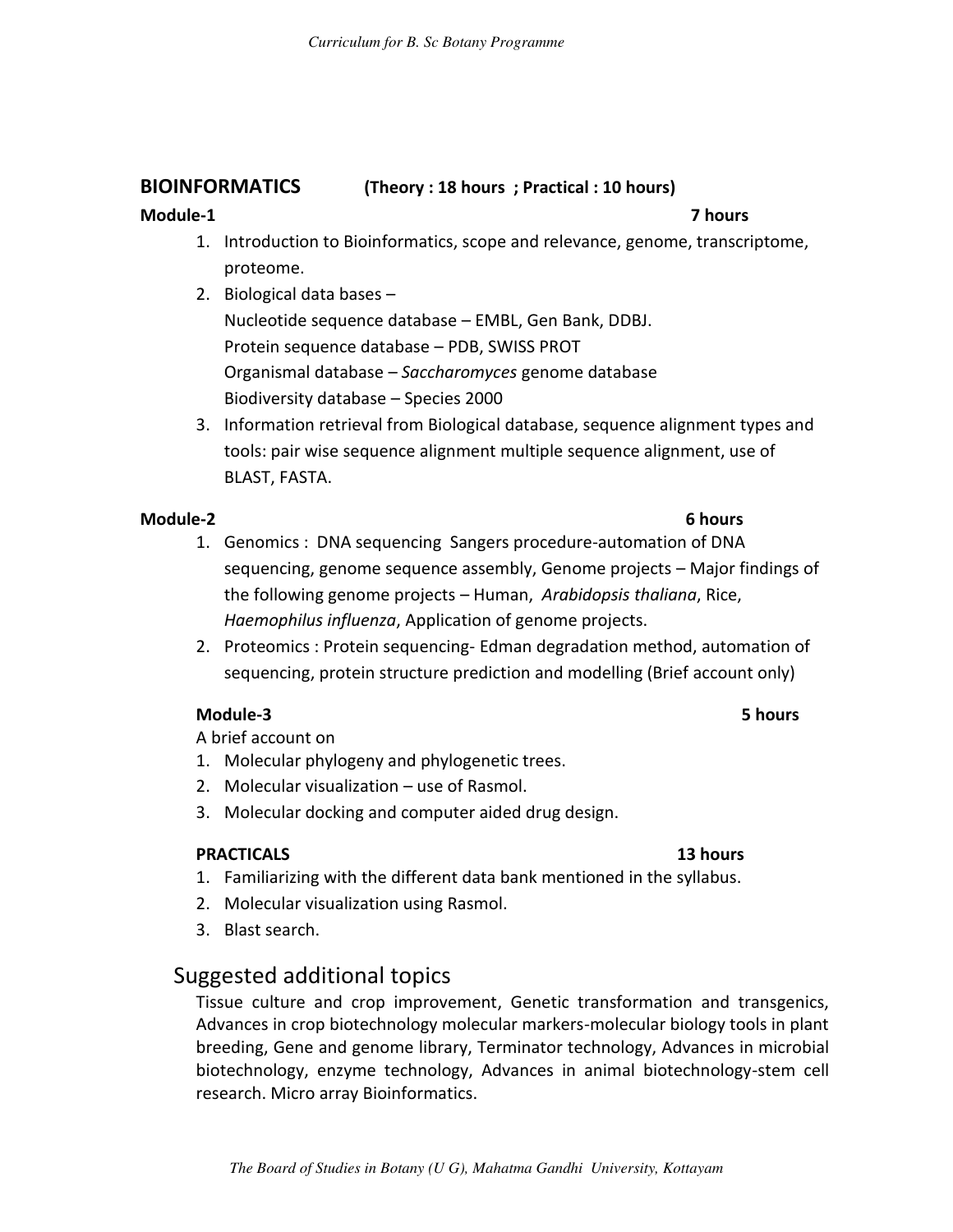#### **REFERENCES :**

- 1. Attwood TK & Parry, Smith DJ. 2003. *Introduction to Bioinformatics*. Pearson Education.
- 2. Balasubramanian, D. Bryce CFA , Dharmalingam K. Green J, Kunthala Jayaraman, 2007. *Concepts in Biotechnology* – University Press India Pvt. Ltd.
- 3. Becker JM, Coldwell GA and Zachgo EA. 2007. *Biotechnology* A Laboratory Course Academic Press.
- 4. Bhojwnis abd Razdan Mk 2000 *Plant Tissue Culture* Theory and practice Elsevier India Pvt. Ltd.
- 5. Brown T.A. *Gene cloning and DNA analysis*. Black Well publishing.
- 6. Colin Ratledge and Bjorn Krishansen, 2008. *Basic Biotechnology*, Cambridge University Press.
- 7. Dixon R.A, 2003. *Plant Cell Culture*, IRC Press
- 8. Dubey R.C 2006. *A Text Book of Biotechnology* S.Chand and Company, New Delhi
- 9. Gupta PK. ,2006. *Biotechnology and Genomics*. Rastogi Publications.
- 10. Jogdand S.N. 1999. *Advances in Biotechnology*, Himalaya Publishers, Mumbai.
- 11. John E Smith 2006. *Biotechnology*, Cambridge University Press
- 12. Lewin. B. 2008 *Gene* IX. Jones and Barlett Publications.
- 13. Rastogi SC, Mendiratta M and Rastogi P. 2004. *Bioinformatics*: *concepts, Skills and Application* CBS.
- 14. Razdan M.K. 2000. *An introduction to Plant Tissue Culture*, Oxford IBH Publications, New Delhi.
- 15. Reinert and Bajaj YPS. 1989. *Applied and Fundamental Aspects of Plant Cell Tissue and Organ Culture*. Narora Publications, New Delhi.
- 16. Singh BD.2007. *Biotechnology*, Expanding Horizon, Kalyani Publications, Ludhiana.
- 17. Sobti RC and Suparna S. Panchauri. 2009. *Essentials of Biotechnology*, Ane Books Pvt. Ltd.
- 18. Timir Baran Jha and Biswajith Ghosh 2007, *Plant Tissue Culture*, University Press.